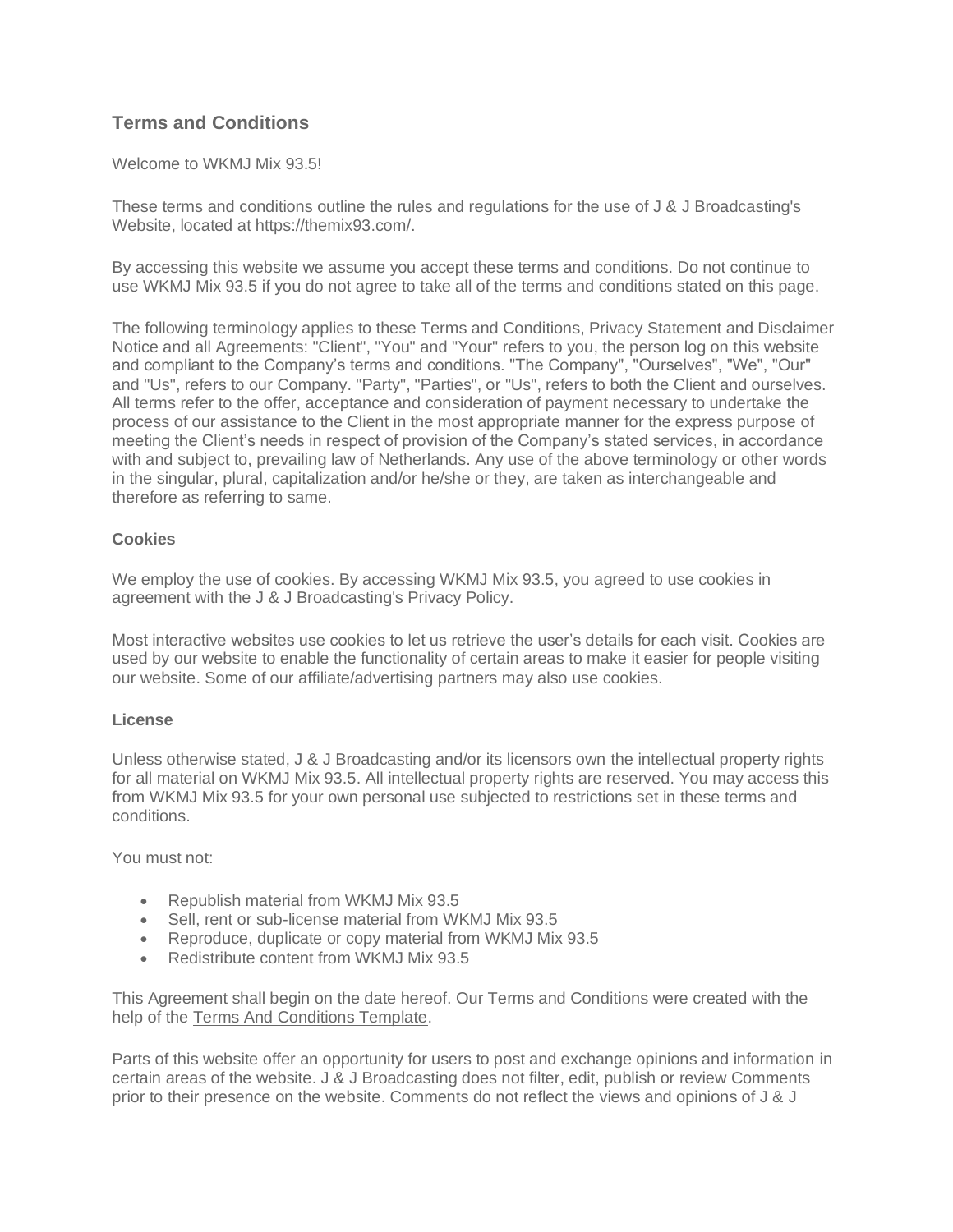Broadcasting,its agents and/or affiliates. Comments reflect the views and opinions of the person who post their views and opinions. To the extent permitted by applicable laws, J & J Broadcasting shall not be liable for the Comments or for any liability, damages or expenses caused and/or suffered as a result of any use of and/or posting of and/or appearance of the Comments on this website.

J & J Broadcasting reserves the right to monitor all Comments and to remove any Comments which can be considered inappropriate, offensive or causes breach of these Terms and Conditions.

You warrant and represent that:

- You are entitled to post the Comments on our website and have all necessary licenses and consents to do so;
- The Comments do not invade any intellectual property right, including without limitation copyright, patent or trademark of any third party;
- The Comments do not contain any defamatory, libelous, offensive, indecent or otherwise unlawful material which is an invasion of privacy
- The Comments will not be used to solicit or promote business or custom or present commercial activities or unlawful activity.

You hereby grant J & J Broadcasting a non-exclusive license to use, reproduce, edit and authorize others to use, reproduce and edit any of your Comments in any and all forms, formats or media.

## **Hyperlinking to our Content**

The following organizations may link to our Website without prior written approval:

- Government agencies;
- Search engines;
- News organizations:
- Online directory distributors may link to our Website in the same manner as they hyperlink to the Websites of other listed businesses; and
- System wide Accredited Businesses except soliciting non-profit organizations, charity shopping malls, and charity fundraising groups which may not hyperlink to our Web site.

These organizations may link to our home page, to publications or to other Website information so long as the link: (a) is not in any way deceptive; (b) does not falsely imply sponsorship, endorsement or approval of the linking party and its products and/or services; and (c) fits within the context of the linking party's site.

We may consider and approve other link requests from the following types of organizations:

- commonly-known consumer and/or business information sources;
- dot.com community sites;
- associations or other groups representing charities;
- online directory distributors;
- internet portals;
- accounting, law and consulting firms; and
- educational institutions and trade associations.

We will approve link requests from these organizations if we decide that: (a) the link would not make us look unfavorably to ourselves or to our accredited businesses; (b) the organization does not have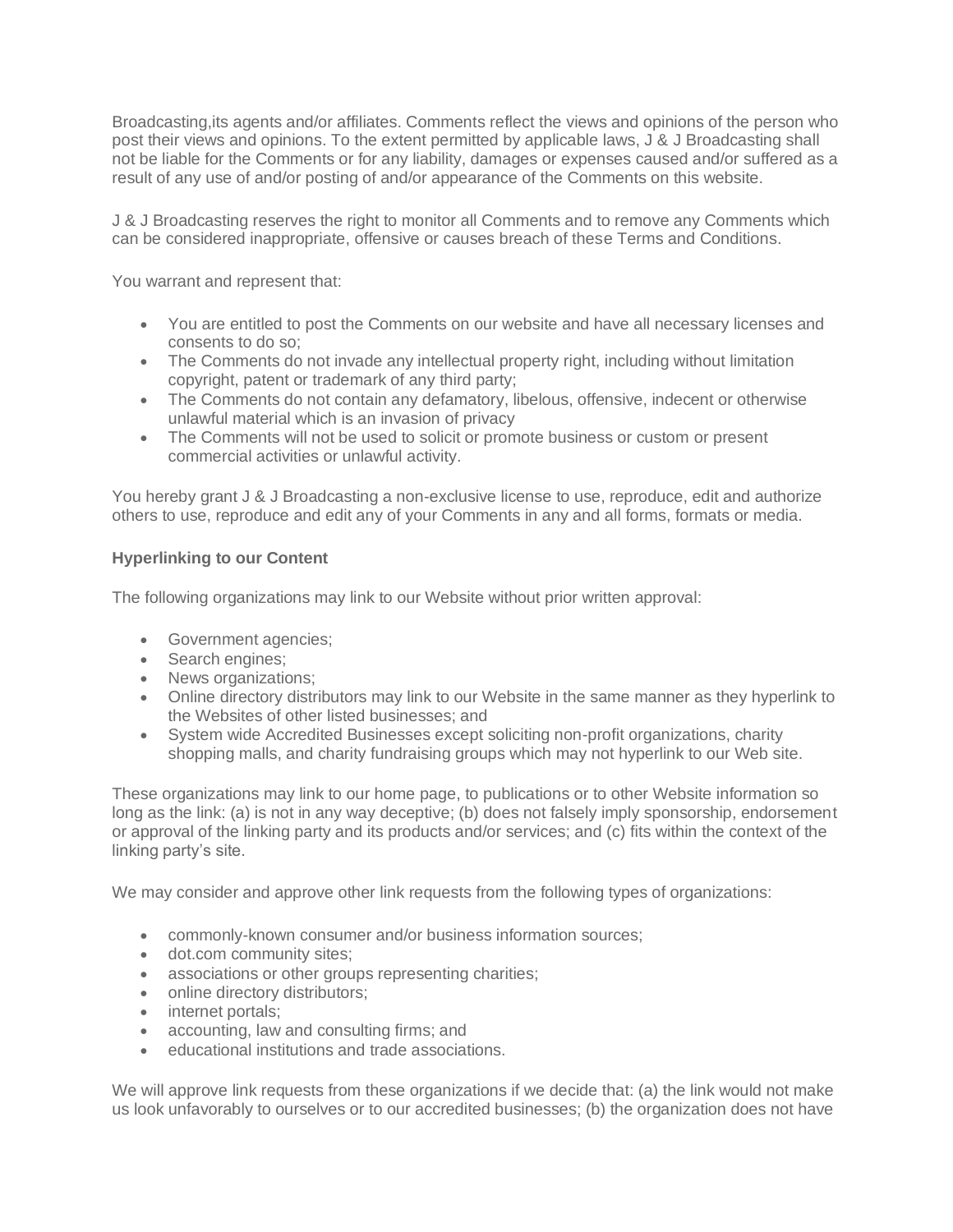any negative records with us; (c) the benefit to us from the visibility of the hyperlink compensates the absence of J & J Broadcasting; and (d) the link is in the context of general resource information.

These organizations may link to our home page so long as the link: (a) is not in any way deceptive; (b) does not falsely imply sponsorship, endorsement or approval of the linking party and its products or services; and (c) fits within the context of the linking party's site.

If you are one of the organizations listed in paragraph 2 above and are interested in linking to our website, you must inform us by sending an e-mail to J & J Broadcasting. Please include your name, your organization name, contact information as well as the URL of your site, a list of any URLs from which you intend to link to our Website, and a list of the URLs on our site to which you would like to link. Wait 2-3 weeks for a response.

Approved organizations may hyperlink to our Website as follows:

- By use of our corporate name; or
- By use of the uniform resource locator being linked to; or
- By use of any other description of our Website being linked to that makes sense within the context and format of content on the linking party's site.

No use of J & J Broadcasting's logo or other artwork will be allowed for linking absent a trademark license agreement.

## **iFrames**

Without prior approval and written permission, you may not create frames around our Webpages that alter in any way the visual presentation or appearance of our Website.

#### **Content Liability**

We shall not be hold responsible for any content that appears on your Website. You agree to protect and defend us against all claims that is rising on your Website. No link(s) should appear on any Website that may be interpreted as libelous, obscene or criminal, or which infringes, otherwise violates, or advocates the infringement or other violation of, any third party rights.

#### **Your Privacy**

Please read Privacy Policy

#### **Reservation of Rights**

We reserve the right to request that you remove all links or any particular link to our Website. You approve to immediately remove all links to our Website upon request. We also reserve the right to amen these terms and conditions and it's linking policy at any time. By continuously linking to our Website, you agree to be bound to and follow these linking terms and conditions.